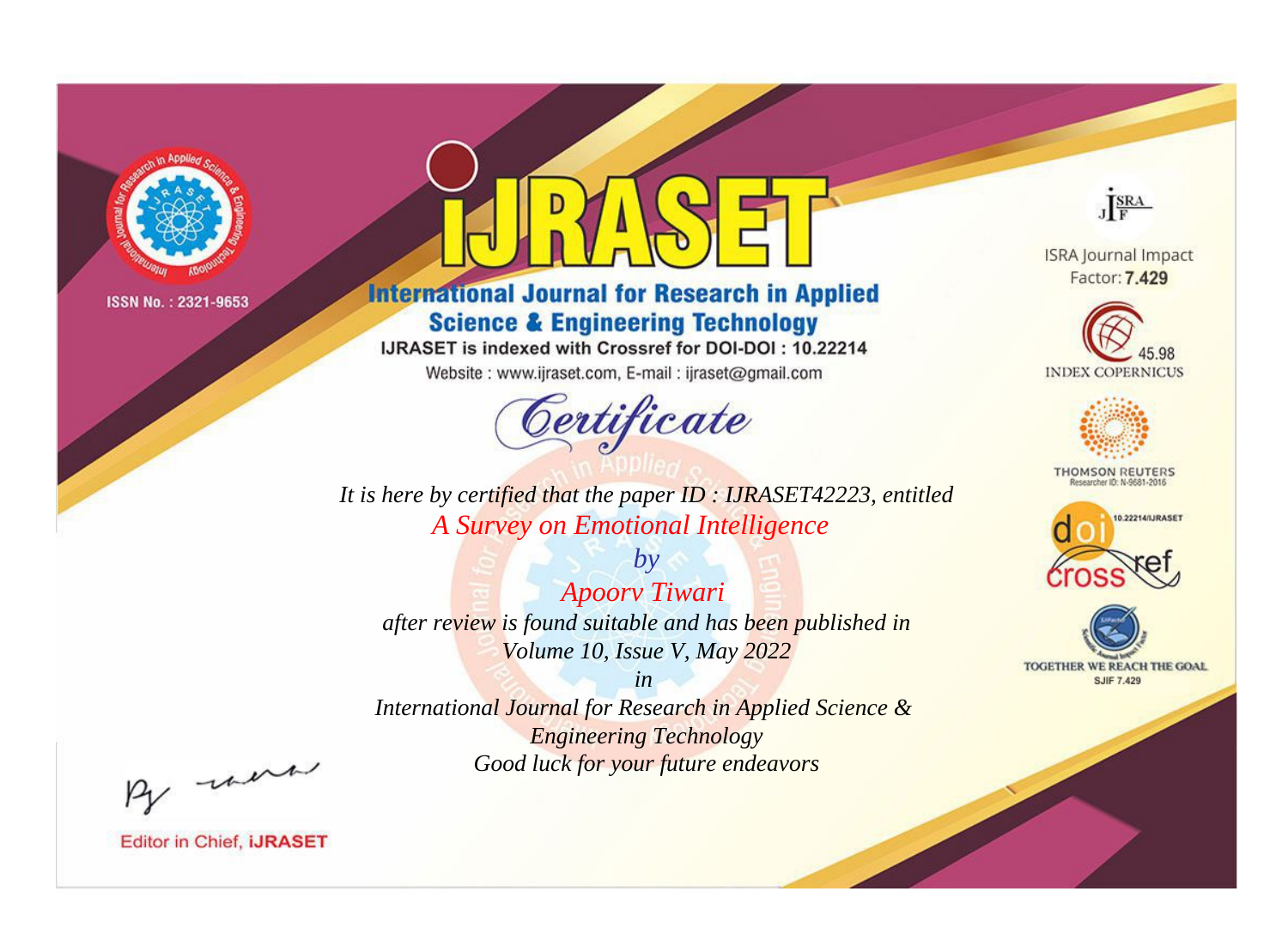

# **International Journal for Research in Applied Science & Engineering Technology**

IJRASET is indexed with Crossref for DOI-DOI: 10.22214

Website: www.ijraset.com, E-mail: ijraset@gmail.com



**ISRA Journal Impact** 

JERA

Factor: 7.429





**THOMSON REUTERS** 



TOGETHER WE REACH THE GOAL **SJIF 7.429** 

*It is here by certified that the paper ID : IJRASET42223, entitled A Survey on Emotional Intelligence*

*by Gaurav Pandey after review is found suitable and has been published in Volume 10, Issue V, May 2022*

*in* 

*International Journal for Research in Applied Science & Engineering Technology Good luck for your future endeavors*

By morn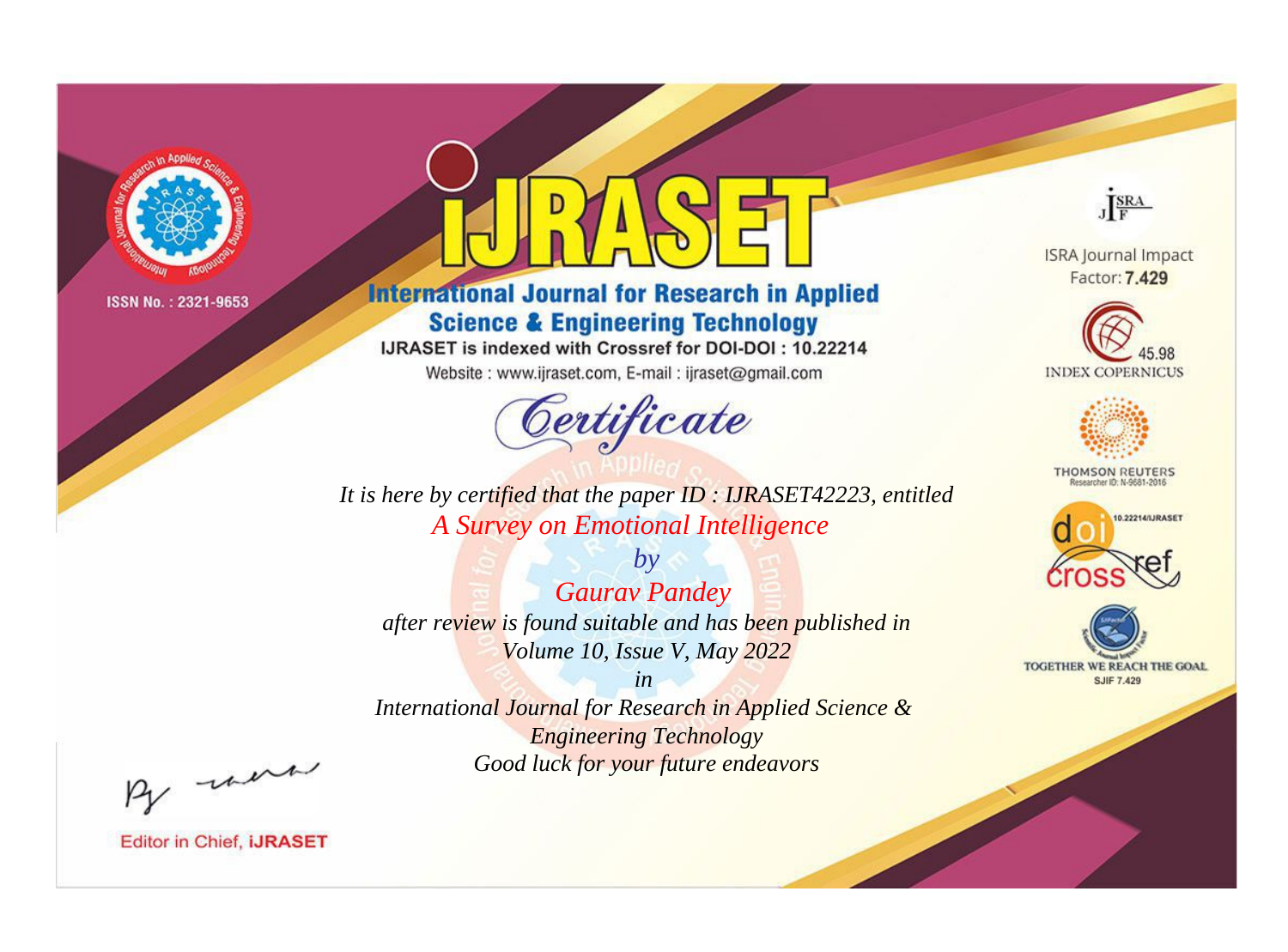

# **International Journal for Research in Applied Science & Engineering Technology**

IJRASET is indexed with Crossref for DOI-DOI: 10.22214

Website: www.ijraset.com, E-mail: ijraset@gmail.com



**ISRA Journal Impact** Factor: 7.429

JERA





**THOMSON REUTERS** 



TOGETHER WE REACH THE GOAL **SJIF 7.429** 

*It is here by certified that the paper ID : IJRASET42223, entitled A Survey on Emotional Intelligence*

*by Priyam Verma after review is found suitable and has been published in Volume 10, Issue V, May 2022*

*in* 

*International Journal for Research in Applied Science & Engineering Technology Good luck for your future endeavors*

By morn